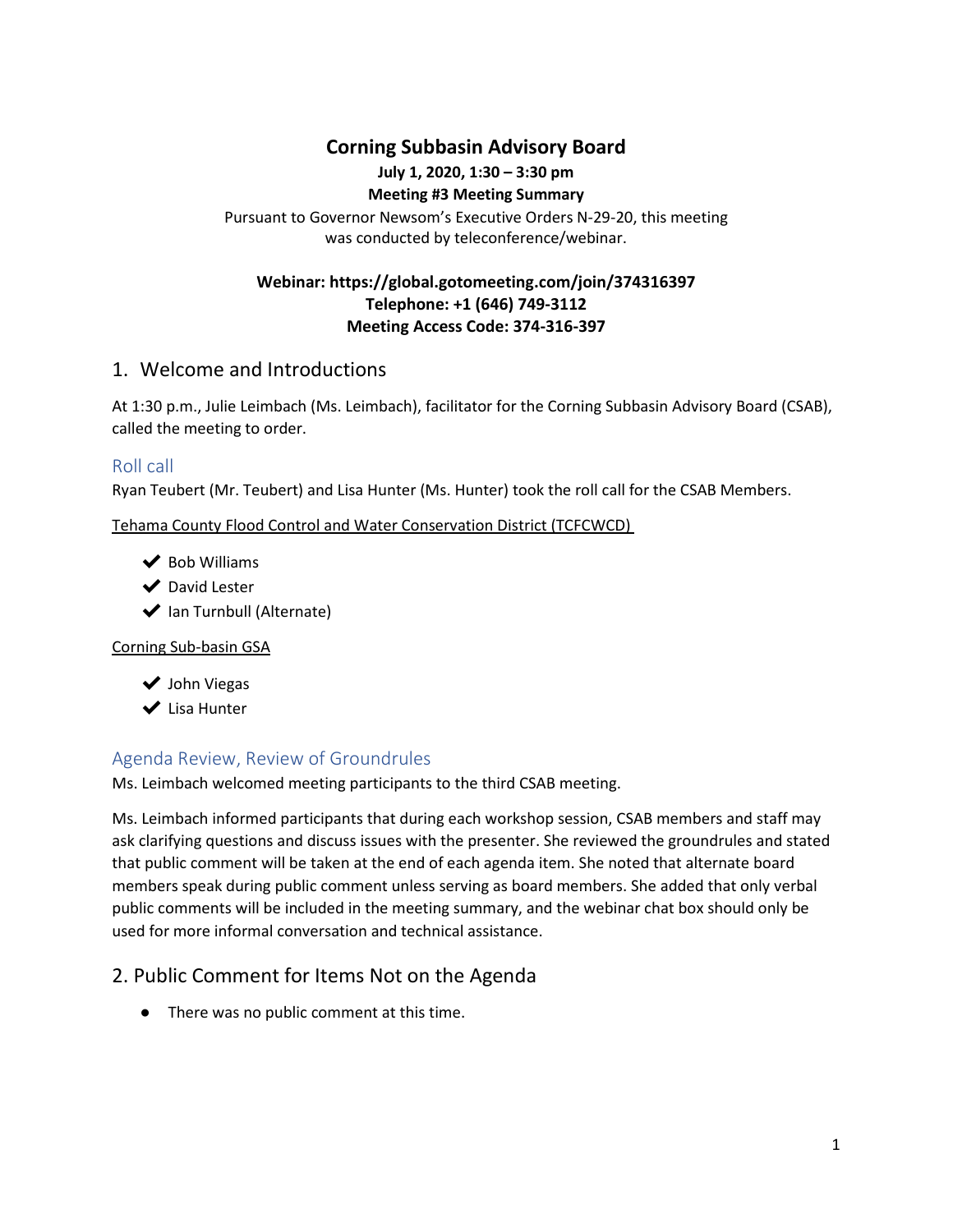# 3. Action Item: Approval of the Meeting Summary

John Viegas (Mr. Viegas) made the motion: *The CSAB approves the CSAB June Meeting Summary*. Bob Williams (Mr. Williams) seconded the motion. Ms. Leimbach opened discussion and hearing no discussion, called a vote.

Roll call vote:

Tehama County Flood Control and Water Conservation district (TCFCWCD)

Corning Sub-basin GSA

- John Viegas Aye
- Lisa Hunter Aye
- Bob Williams Aye
- David Lester Aye
- Ian Turnbull (Alternate) Aye

The Board unanimously approved the motion with a 5-0 vote.

### 4. CSAB Governance

Ms. Leimbach stated that the CSAB may choose to elect a chairperson, who would lead CSAB meetings and potentially plan board meetings and provide feedback to the CSAB management team. Ryan Teubert (Mr. Teubert) stated that another option is to proceed without a chairperson and continue to have one of the consultant team members lead board meetings.

### CSAB Discussion

Present Board members all commented that the CSAB does not need a chairperson at this time. Hearing no further discussion from the Board, Ms. Leimbach opened the floor for public comment.

## Public Comment

There was no public comment at this time.

# 5. Workshop Session: Current and Historical Draft Water Budgets

Ms. Porta (technical expert) reviewed action items from the June 3<sup>rd</sup> CSAB meeting, followed by an introduction to water budgets and management areas.

### Plan Area: Action Items and Clarifications

Ms. Porta said the water source map is still being updated. She reviewed the recent updates to the Water Districts Map and highlighted the following changes:

- Capay Rancho Water District has been removed from the map.
- Monroeville Water District joined the Corning Sub-basin GSA and has been added to the map.

## Hydrogeologic Conceptual Model: Clarifications on Principal Aquifer Designation

Ms. Porta reviewed the hydrogeologic conceptual model (HCM) and highlighted the following:

• The principal aquifer designation helps to identify how the vertical part of the basin is managed. The technical team recommends designating one Principal Aquifer for the Corning Subbasin GSP, recognizing that water flows freely between vertical geologic units.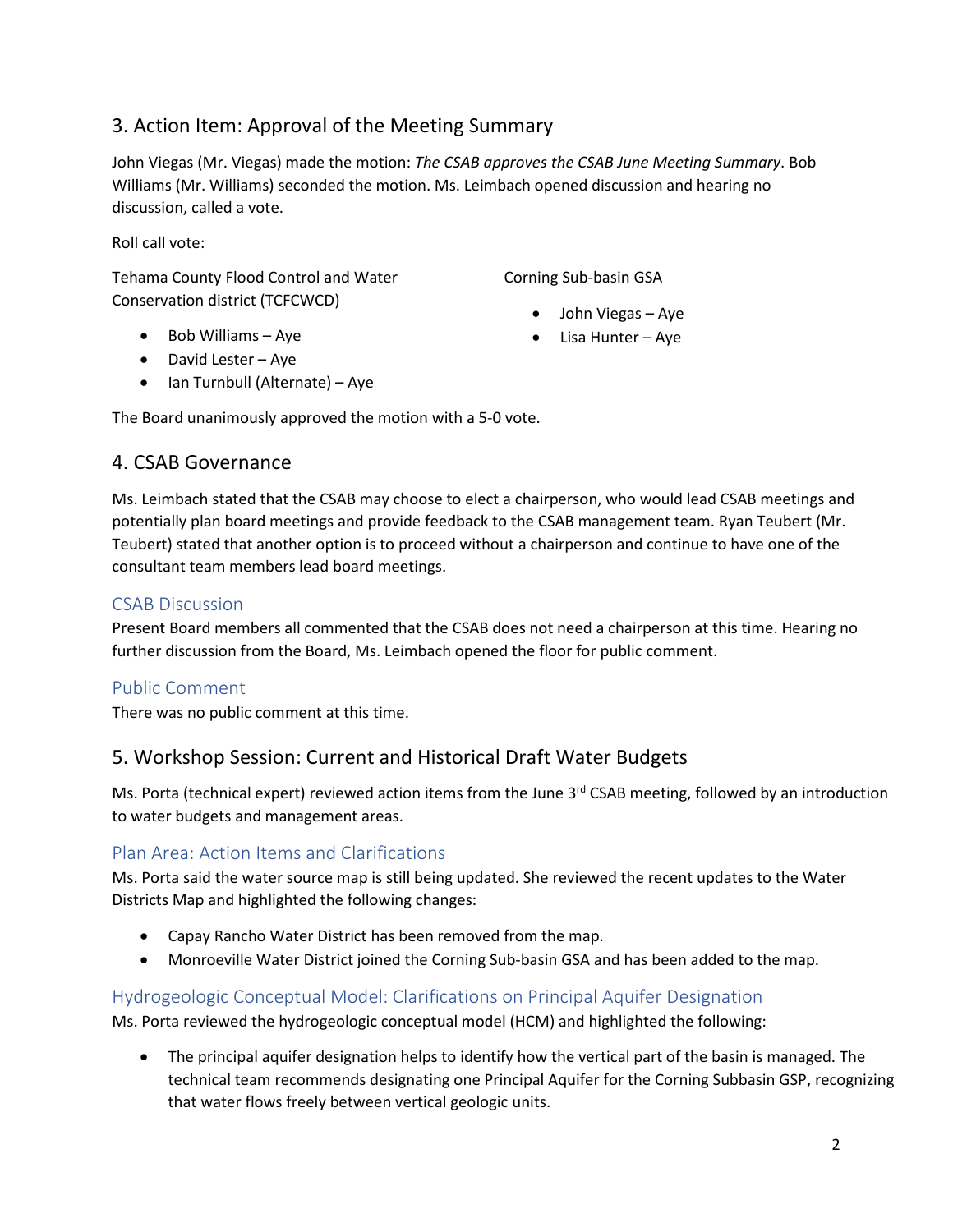- The Yuba Subbasins GSP and the Eastern San Joaquin Subbasin GSP have designated one principal aquifer, which has interactions between geologic units similar to the patterns found in the Corning Subbasin.
- The Merced Subbasin GSP is an example where multiple principal aquifers have been identified based on the separations created by the confining Corcoran Clay layer.

#### Workshop Session Discussion (CSAB, Staff, Technical Expert)

Board members discussed the following:

- The model will show inflows and outflows in multiple water production zones by using different parameters based on the geology of different production zones. Water will flow freely between these zones (there are no vertical flow restrictions between them).
- There is concern about localized shallow restrictions to flow in the Stony Creek aquifer unit. There is flow between some units, but it is not completely unrestricted.
- Technical expert mentioned that we have to remember that it [flow restriction] is localized, and not a subbasin-wide occurrence, and thus water still will be able to flow through different vertical units.

### C2VSim Model Revisions

Ms. Porta reviewed the Board decision in June to use the C2VSim-FG model, version 1. She reviewed model features and revisions of the Beta version that will be transferred to the new modeling platform once it is released by the end of July:

- The C2VSim-FG modeling platform covers the entire Central Valley. The technical team has split up the northern part of the Sacramento Valley so that the model extent will cover only the area in and around the Corning Subbasin (between approximately Maxwell all the way to the Redding Basin). This allows the model to run faster and the technical team can focus on revisions closer to the area of interest. This model is referred to as the "NorthSac Submodel".
- Initial refinements include surface water delivery areas and delivery volumes, groundwater pumping depths within the Corning Subbasin, detailed historical urban water usage for the City of Corning and Hamilton City, a simulated lake feature to replace the boundary condition representing Black Butte Lake, adding all available observation wells, and other adjustments to hydrogeologic model parameters to align with historical observations.
- The simulated boundary conditions map includes canals leakage as potential recharge areas.
- The diversions and deliveries map shows how the model simulates processes for surface water use in the Subbasin.
- This model includes two diversion points on the Sacramento River for project water (Corning Canal and Tehama-Colusa Canal, and Glenn-Colusa Canal) and riparian water rights diversions on the Sacramento River, Thomes Creek, and Stony Creek).

Ongoing modeling tasks include comparing model input data to compiled local information, identifying and implementing model revisions, documenting model changes, running the model to check outputs and recalibrate, and developing draft historical and current water budgets for review.

### Workshop Session Discussion (CSAB, Staff, Technical Expert)

CSAB board members and staff discussed the following: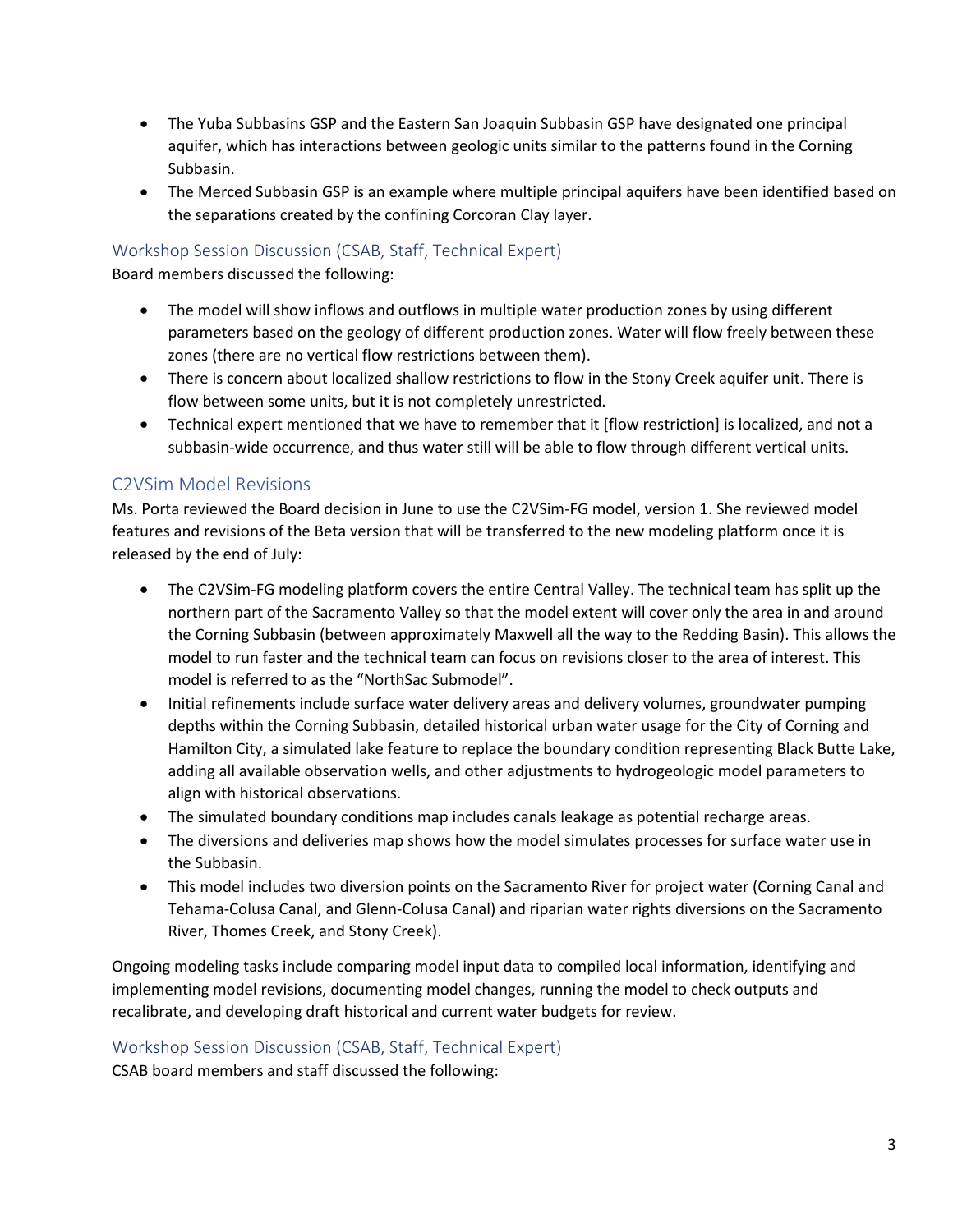- "Thomes" is pronounced "Thomas" and the diversions and deliveries map (formerly titled Well as Water Districts Map) needs to be updated for Thomes Creek Irrigation District boundaries; Bob Williams will provide the revised boundary to the technical team.
- The mapped diversion point on Thomes Creek represents all riparian diverters in a single time series, not just one diversion point. This map represents the combined riparian diversions on Thomas Creek, which is not necessarily associated with the Thomes Creek Irrigation District ditch.
- The technical team will follow up on the Thomes Creek Water District boundaries and update the model as appropriate.
- The NorthSac Submodel southern boundaries cut the Colusa Subbasin in half; this will not matter as long as there is enough of a buffer south of the southern border (Stony Creek). We are able to compare these simulated changes with the Colusa Subbasin modeled water budget.

## Water Budgets in GSPs

Ms. Porta introduced the guidelines for water budgets as laid out by the GSP Regulations and the SGMA Water Budget Best Management Practices document, highlighting that the GSP water budget will include:

- Three subbasin-wide water budgets for historical conditions, current conditions, and projected conditions.
- Interactions between surface water and groundwater systems.
- Difference between inflows and outflows, which could vary seasonally, change over time, or vary in different areas of the basin.

### Workshop Session Discussion (CSAB, Staff, Technical Expert)

There were no questions or comments from the Board at this time.

## Corning Subbasin Draft Water Budgets

Ms. Porta described the Corning Subbasin Draft Water Budgets, highlighting the following:

- The presented initial water budget graphs are draft, and will be refined as the model is revised with more accurate local data and calibration is verified.
- The information presented is for conceptual purposes and to start understanding how the model simulates hydrologic processes in the Subbasin and if they generally follow observations.
- Based on the preliminary draft historical water budget results, the Corning Subbasin is not currently in overdraft. The draft historical groundwater budget shows that the budget has historically been fairly balanced. However, groundwater reserves have been depleting over the last 15 years or so, as observed in decreasing groundwater levels in some parts of the Subbasin.
- Pumping increases in dry years and is not as prominent in wet years due to stream recharge and availability of surface water supply.
- The draft land surface budget graph shows that agricultural groundwater pumping has increased over the last few years due to the drought.

The projected future water budget is what the GSP uses to evaluate and define the sustainable yield of the Subbasin.

Workshop Session Discussion (CSAB, Staff, Technical Expert)

CSAB Board members and staff discussed the following: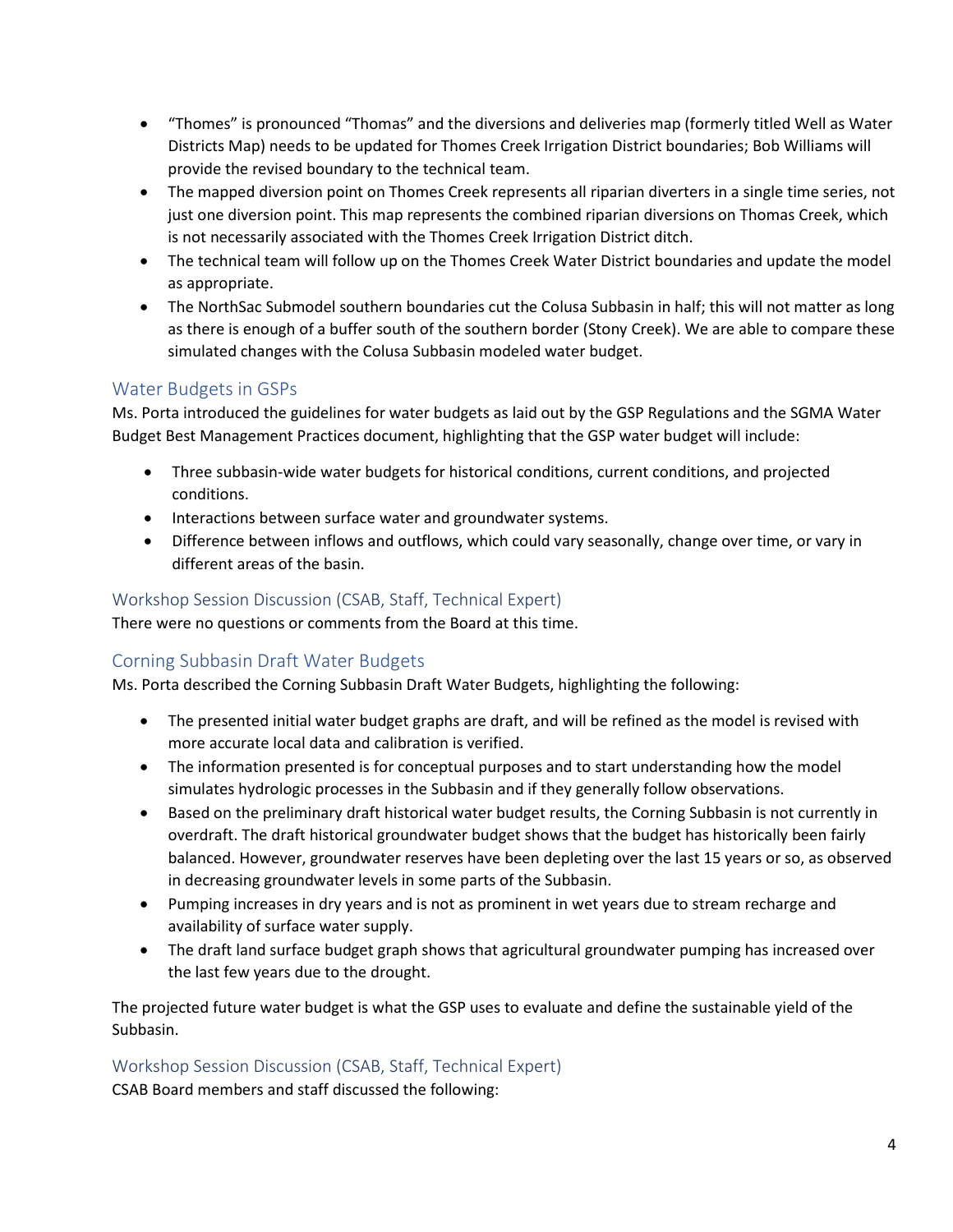- Quantities for inflows and outflows estimations are based on the model by applying precipitation, stream flows from gauges, and agricultural wells spread over the areas where crops exist. Crop demands are used to calculate how much pumping is required.
- SGMA requires that water budgets be developed for the entire Subbasin. However, we are able to use the model to estimate water budgets for smaller subareas within the model. The more regional the model, the less accurate the data, so we do not recommend going into too much detail using this regional model, to reduce data uncertainty for subarea water budgets. Therefore, the draft historical water budget will not show very detailed differences within the basin. However, at a larger scale, we are thinking about ways to compare overall water budgets for the portions of the Subbasin within Glenn and Tehama Counties.
- Inclusion of data in the model beyond 2015 is not likely to be possible in the timeframe for the first GSP but could be incorporated in the future (during 5-year GSP Update).

## 6. Workshop Session: Overview of Management Areas

Ms. Porta provided an introduction to management areas including pros and cons. The designation of management areas may introduce an additional layer of unnecessary and costly work if not deemed useful for the purpose of developing the GSP. She described that, for the most part, GSAs can manage distinct objectives in different parts of the basin without designating formal management areas. Ms.Porta recommended that the CSAB review the need for formal management areas during the development of sustainable management criteria, which will be a topic for the CSAB in a future meeting.

### Workshop Session Discussion (CSAB, Staff, Technical Expert)

Board members and staff expressed the following interests:

- Interest in meeting sustainability goals for the east and west side.
- Interest in managing the "west side" of the basin differently from the valley floor ("east side") to reflect their economic and hydrologic differences.
- Interest in flexibility in management structure and timing that supports distinct management approaches for the west and east sides of the basin, appropriate to their distinct hydrology.
- Interest in updating the management areas, as needed to adapt as data comes available and distinct management needs arise.
- Interest in identifying whether we need management areas to focus on a 'problem area' and develop specific projects and actions such groundwater recharge projects.

Areas of potential investigation:

- Investigate SGMA requirements for establishment and changes to a management area at or before the five-year GSP update.
- Define the potential management boundary between east and west side. Use the model to help delineate the east and west sides of the basin based on hydrology. Consider if there is adequate data to delineate this boundary.

Options for distinct management of east and west sides of the Corning Subbasin: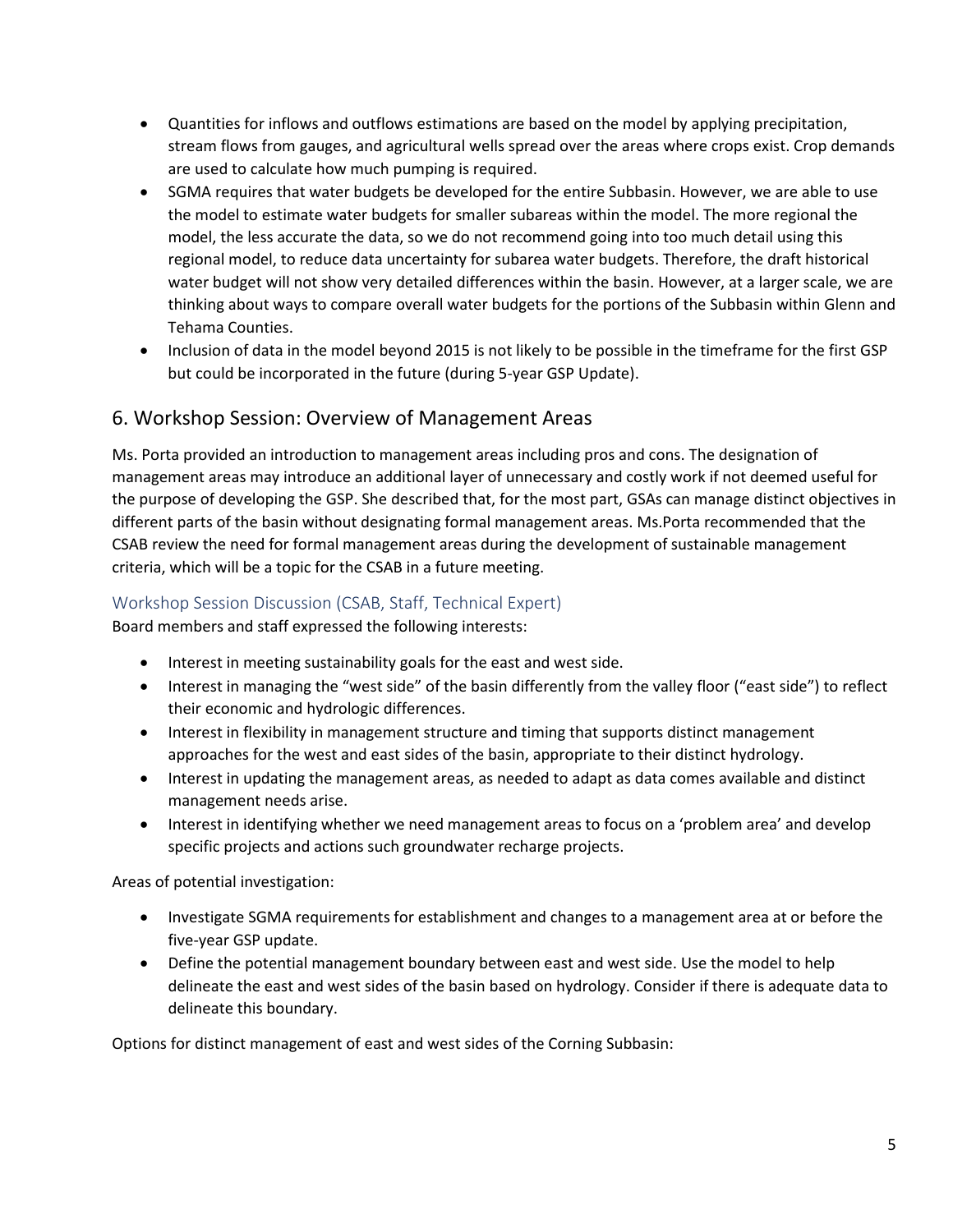- Use monitoring networks as a basis for defining locations of distinct groundwater management instead of defining a formal management area. Use the radius around representative monitoring points to define areas for application of distinct management actions and measurable impacts.
- If appropriate under SGMA, define a management area for the west side, in the 5-year update or some future time, as needed and if permitted by DWR.

### Public Comment

- Jaime Lely (Ms. Lely) introduced herself as a west side landowner and stated that she hopes there will not be extra management on the "west side". She noted that the "west side" landowners have limited ability to support the fees and limited quality and quantity of water. She added that the valley ("east side") has the resources to support the "west side" and asked if the funding and fees issues can be addressed in the future without designating a management area.
	- $\circ$  Ms. Porta: Fees can be set up in different ways and do not have to depend on designated management areas. There will be opportunities to set up a robust structure for management in the future.

# 7. Next Steps

Ms. Leimbach reviewed the following action items:

- 1. M&A Review Stony Creek Fan unique hydrogeology and recharge challenges while continuing to gather data and work on model.
- 2. M&A Investigate Thomes Creek Irrigation District diversion and revise the Water District Map boundaries and diversions as appropriate, with input to be provided by Bob Williams.
- 3. M&A Investigate if management areas can be added and the frequency with which they can be changed under SGMA. Specifically, look into whether a new management area or revision to existing management area can be established in the 5-yr GSP Update.

Mr. Teubert stated that CSAB staff are considering when to convene in-person meetings in the future. He noted that CSAB meetings will remain virtual for the time being.

# 8. Adjourn

Ms. Leimbach noted that the end of the agenda has a schedule of topics and objectives, which will be updated for each future meeting. Hearing no further comments from Board members, staff, or the public, she adjourned the meeting at 3:27 p.m.

## Meeting Participants

CSAB Members

- Lisa Hunter, Corning Sub-basin GSA
- John Viegas, Corning Sub-basin GSA
- David Lester, Tehama County Flood Control and Water Conservation District (Groundwater Commissioner)
- Bob Williams, Tehama County Flood Control and Water Conservation District (Board Member)
- Ian Turnbull (Alternate), Tehama County Flood Control and Water Conservation District (TAC Member)